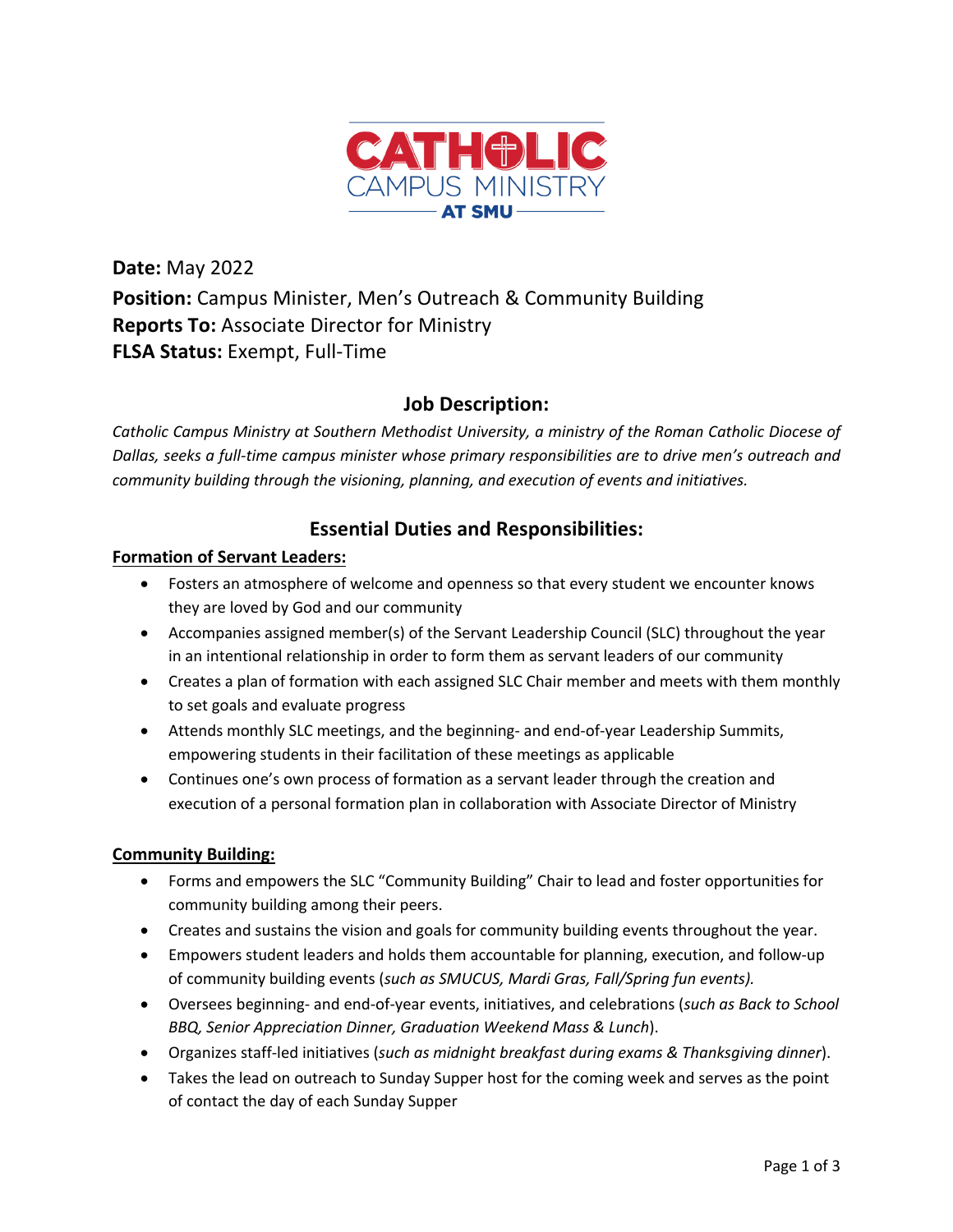## **Men's Outreach:**

- Forms and empowers the SLC "Men's Outreach" Chair to evangelize and reach out to men the ministry currently isn't engaging
- Forms and empowers the SLC "Men's Outreach" Chair to deepen relationships with men already active in the ministry
- Serves as the staff contact for the Knights of Columbus

### **Mustang Awakening:**

- Forms and empowers the Mustang Awakening Co-Chairs to lead the retreat in accordance with sound evangelical & catechetical principles in keeping with the Catechism of the Catholic Church
- Collaborates with Awakening Coordinators on team selection, retreat theme, meeting dates, agendas, post-retreat follow up
- Plans, facilitates, and executes the Awakening team overnight with coordinators and staff heads
- Reserves retreat center, priests, buses, etc. and serves as their point of contact
- Maintains budget, expenses, income, reimbursement for Awakening
- Collaborates with Staff Members assisting with Spiritual Formation, Marketing, and Registration

#### **Jericho:**

- Takes ownership of the vision for this event and works to instill this vision in accordance with sound evangelical & catechetical principles in keeping with the Catechism of the Catholic Church
- Invites, communicates with, and manages the musicians, priests, and speakers for each event
- Collaborates with fellow staff members and students on the promotion of event
- Works continually to expand the congregation, participation, and reach of this event

#### **Spirituality:**

- Forms and empowers the SLC "Spirituality" Chair to cultivate the spiritual formation of students through devotions or additional programs and initiatives (i.e. Stations of the Cross, Rosary, Marian Consecration) in accordance with sound evangelical & catechetical principles in keeping with the Catechism of the Catholic Church
- Oversee the brainstorming, planning and execution of a spring retreat

#### **Additional Roles & Expectations:**

- Attends and engages students at the weekly Sunday Supper and other key ministry-wide events
- Participates in regular staff meetings and staff reading sessions
- Supports the ministry's work of development, communication, and administration
- Manages budget and stewards financial and physical resources responsibly
- Attends & actively participates in monthly campus minister meetings held by SMU Chaplain's Office and the Diocesan Office of Youth, Young Adult & Campus Ministries
- Assists with Adoration & Benediction twice a week.
- Other duties as assigned.